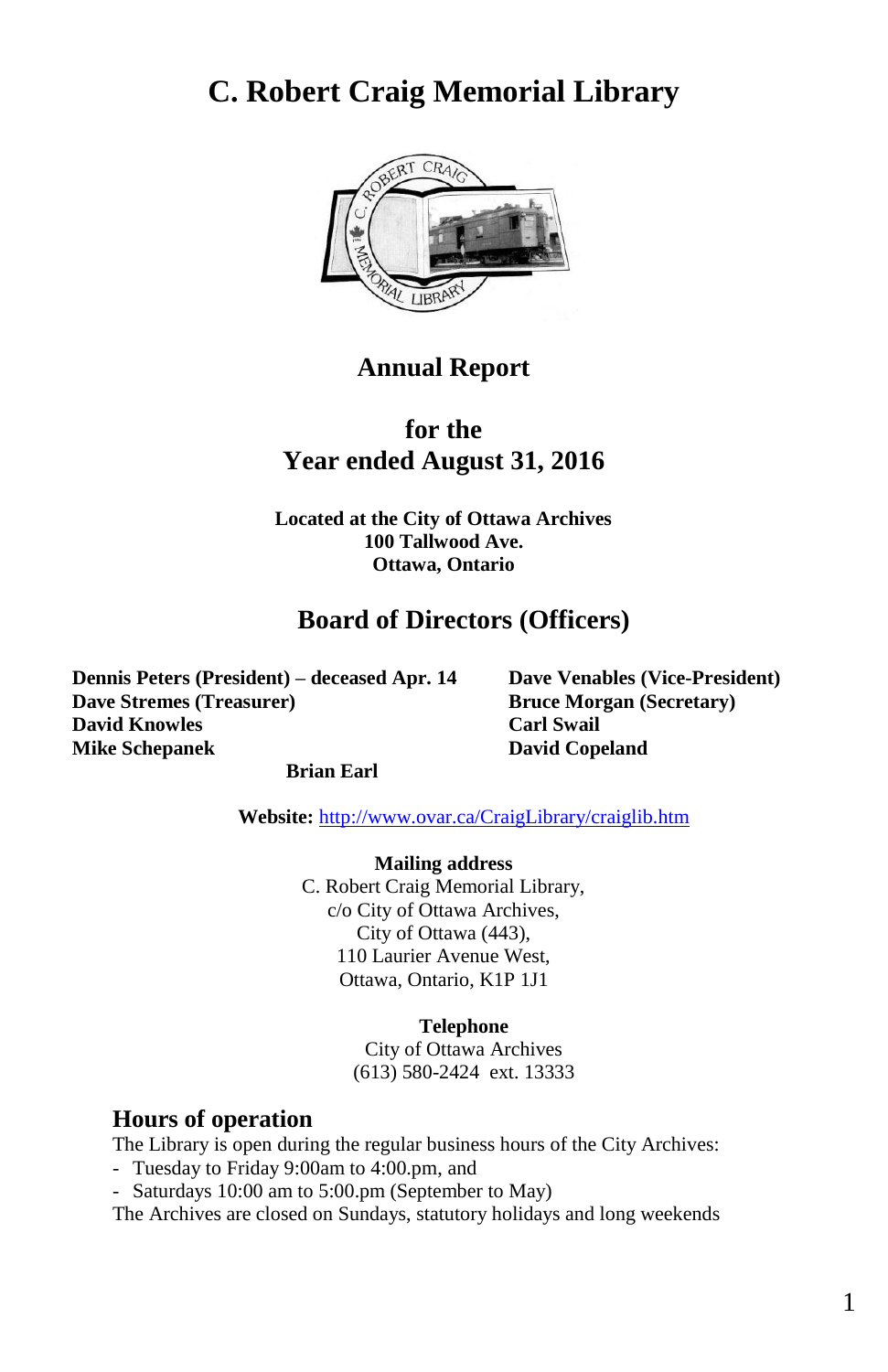## **President's Overview**

The past year has been an exceedingly busy and challenging period. With the signing of Memorandum of Understanding between the Library and the Bytown Railway Society (BRS) the transfer of their collection of books, magazines and timetables was planned to take place. However, the City of Archives has implemented a policy requiring new incoming material to be triaged to ensure that it does not contain any potentially damaging contamination. Consequently, as an interim measure, this material has been placed in a temporary storage location and the transfer to the Library has been delayed. To facilitate this and future transfers, the City of Ottawa Archivist has agreed to train the relevant Library volunteers to perform the triage process on behalf of the Archives.

We were all shocked at the unexpected passing of our president, Dennis Peters, on April 14, 2016. Although he had only held this position for a short time his energy, enthusiasm and ideas had had a positive effect on the Library. In his will he generously donated all his books, magazines and timetables to the Library. They were removed shortly after his funeral and are temporarily located in the same storage facility as the BRS material. His will also contains provision for a cash donation that will be formalised at a later date.

In the early summer, the first stage of the integration of the various Library asset data sources took place with the transfer of the book information to the new database. The new system is running live and work is ongoing to integrate the photographs, the magazines and the remaining data sources into it.

Work also progressed on the new web site and it will be implemented shortly. The initial version will have more current information on the books and, at a later stage will be linked to the asset management system. This will let Library users search the asset system over the Internet.

Two new directors have been added, David Copeland and Brian Earl, both of whom bring considerable knowledge to the management team of the Library.

It is worth paraphrasing the closing remarks on the future of the Library that appeared in the President's report last year: *"The one word to guide our future endeavours is relevance. With the challenge of declining memberships, book and magazine sales, volunteer numbers and revenues, we must broaden our impact by delivering relevant content to a broader audience. By creating awareness that the Library adds value to research, learning or hobby activities we will ensure that issues that could potentially impair the Library's longterm sustainability are addressed and that it is an essential stop for anyone, anywhere who is interested in Canadian railways."*

Dave Venables Acting President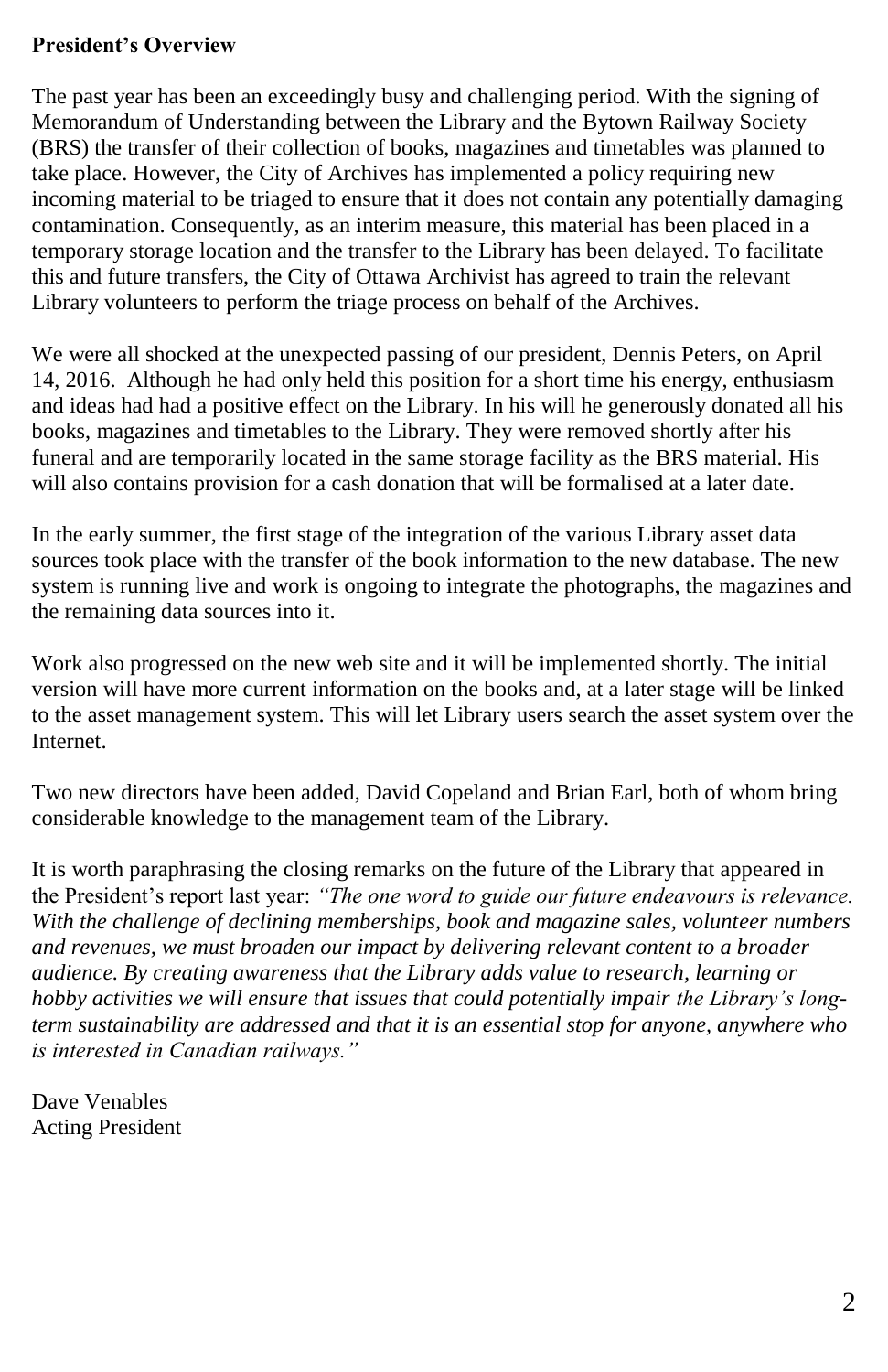#### **Reports of the departments**

#### **Secretary**

The Directors have met four times since the 2015 Annual General Meeting. A continuing focus of those meetings has been modernization of our technology and web presence. It is expected that the major part of that work will be completed in the coming year. The organization also had to consider succession since the untimely passage of President Dennis Peters. In the interim, Vice President Dave Venables has led the executive, which as a group has shouldered the Presidential duties until a new President can be head-hunted.

Bruce Morgan

#### **Treasurer**

The Library's Financial Statements are appended to this Report. Membership renewal notices were not sent out in the spring of 2016, as it was intended that this would take place with the announcement of our new web site. As a result of delays in its implementation, notices were not sent out, with a corresponding decrease in revenue. It is hope that those who did not renew in fiscal year 2015-2016 will help make up for this shortfall. There is now the option of donating through our website using PayPal. Although there is a small  $cost (1.6% + $0.30$  transaction fee), it reduces the number of transactions and is easier to trace.

Dave Stremes

## **Librarians**

#### **Books and Periodicals**

This year has been a landmark year for the Library's book collection; it has now reached a total of 1891 books and pamphlets. The bulk of the collection has been made from donations and bequests.

The Bytown Railway Society was recently asked to vacate their "archives" room which housed their book collection at the Canada Science and Technology Museum, and it approached us about acquiring their collection of some 1293 volumes. As the two collections were developed over the same time period there is a considerable overlap with our own collection. Although it was catalogued using our classification it requires a lot of work to integrate and to shelve it into a single collection.

This process was in hand when our President Dennis Peters' died so tragically. Dennis was very generous and left a considerable bequest to the Library, including his books which covered some 16 linear feet of shelving. Again there is a considerable overlap with both the Library and the Bytown books.

As with all materials entering the City Archives the materials must be subject to a triage inspection process to ensure that they do not import any pests or mold into the building. This work is in hand and continues to occupy our efforts.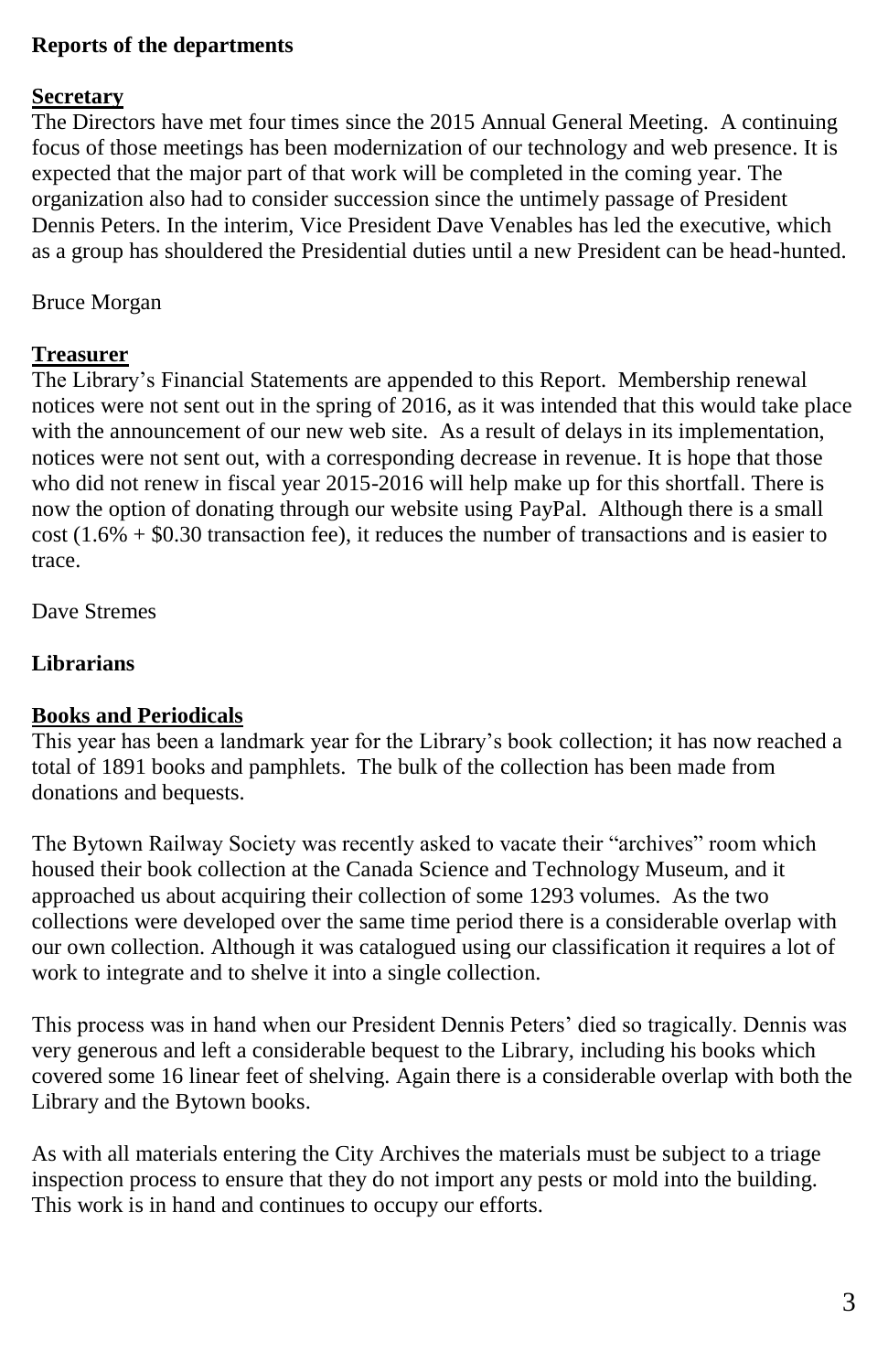Coupled with this the board of directors decided to update all our software databases which are based on the Lotus Approach program of 1994. This program is no longer supported and is considerably out of date. Dave Copeland has volunteered to rework the various databases which include a new book catalogue. This work is underway and an initial combination of the two collections (CRCML and BRS) has been made. It is undergoing testing and refinement. It will include an Internet presence.

The Peters' book collection is currently on hold until we have the new software fully commissioned. This collection is more widely based and reflects Dennis' interests. It contains some items from earlier periods which had not turned up in our previous acquisitions.

As noted elsewhere Peter's bequest was extensive and the books are currently stored in an off-site storage unit along with the other elements of the bequest. It is a major priority to sort, record and process it through triage in order to evaluate them for Peter's estate.

## Classification

Our books' classification was originally developed by the late George Drury of the Kalmbach Publishing Company and recommended to us by the then Librarian of the National Model Railroad Association Library. We have modified it slightly to include classifications unique to Canadian needs and to update it. A new working edition of the classifications has been printed which includes current changes. We are also considering at least two more which would clarify locations for "self-propelled cars" and the development of "Metropolitan Railways".

The new software is Linux based and CRCML staff is currently learning how to master it.

Dave Knowles

## **Curators**

## **Photography**

The team of Paul Bown and Barry Innes continue to do the meticulous task of cataloguing slides from acquired collections. Their work resulted in an increase of 2300 records from 53052 in December 2015 to 55351 in October 2016. Another 600 Iveson records are ready for insertion. The big question is "Are these wonderful pictures used?" This year the answer is "Yes". Both John Riddell and Canadian Rail were pleased to get images from the library. Canadian Rail made a substantial donation as a result.

Quite importantly Mike Shchepanek continues his much-needed efforts to keep the picture database honest. For the last 6 months he has been working with Barry and Paul trying to standardise the equipment entries (e.g. 40' box car, wood box car, insulated box car, etc. to all read Box car 40', Box car 40' insulated etc.). So far he has completed identifying and correcting all the major entries in the data base plus any typos or general mistakes. This is all to benefit the conversion into the new database which is up and running and has been under testing for the last couple of weeks.

Bob Meldrum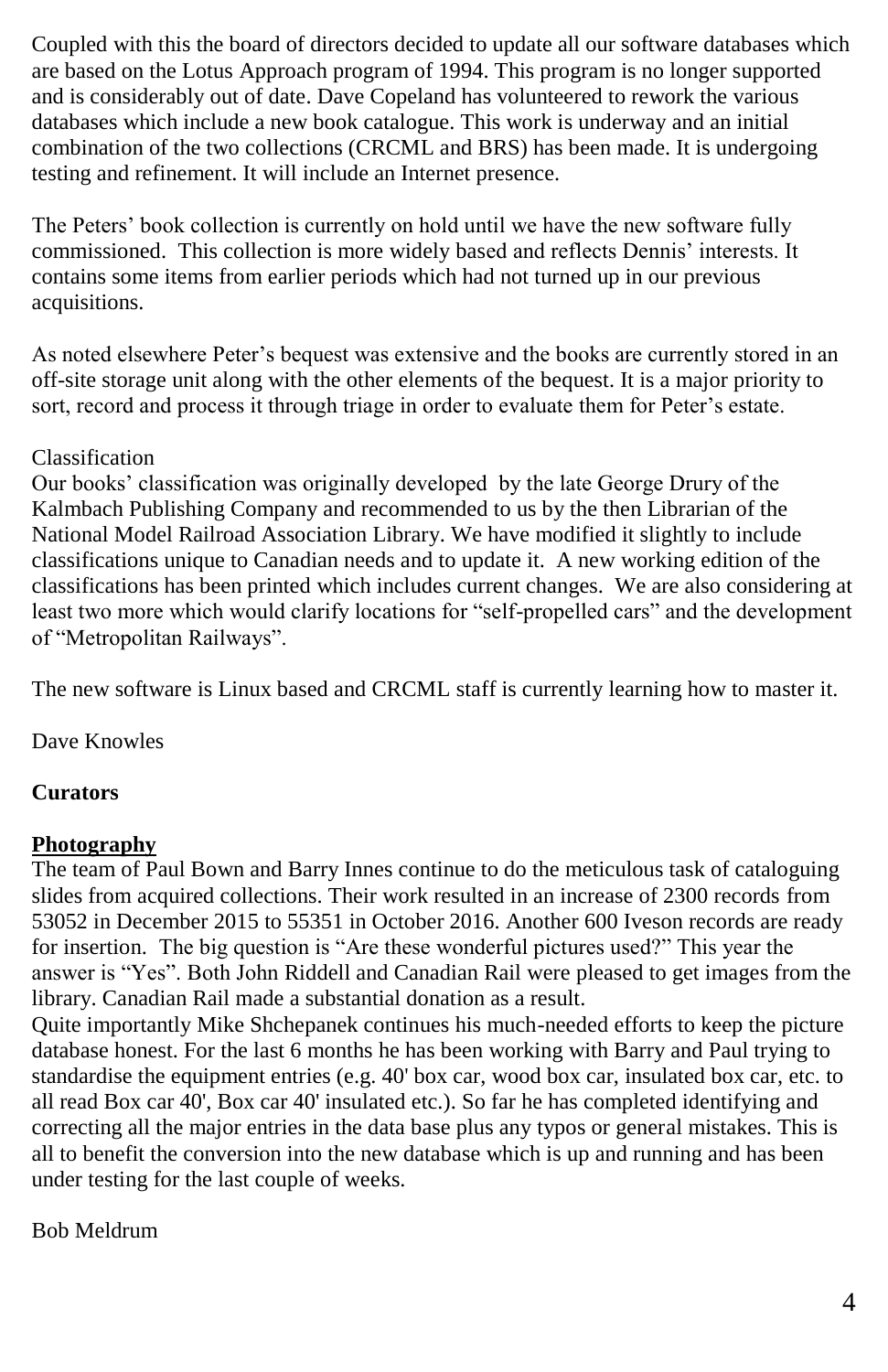## **Maps, Drawings and Prints**

We are continuing to expand our collection of the Maps, Drawings and Prints collection. We now have 193 maps and 1272 drawings and prints in the collections. The donation of drawing that we received from Al Craig is still being input into our collection; we are at 597 drawings and counting! This past year we also received donations from Dennis Peters, Jeffery Parker, Paul Sheppard, Tony Burgess, Ray Farand, Brian Earl and Doug Matheson. Thanks to everyone that is adding to our collections.

Carl Swail

#### **Timetables**

Dennis Peters left the Library an extensive collection of railway public and employee timetables, which are currently being enumerated. Gerry Gaugl has agreed to work with the pubic timetables, and I will be responsible for the employee timetables.

Dave Stremes

## **Other Volunteers**

| Paul Bown             | Pat Brennan | Barry Innes | <b>Bill Seabrooke</b> |
|-----------------------|-------------|-------------|-----------------------|
| <b>Peter Satterly</b> | Bob Moore   | Mike Shore  | Dave Copeland         |

# **Library Members at August 31, 2016**

## **Honorary Members**

Joan Craig (1999)<br>Barbara Chivers (1999) (1999) (1999) (1999) (Peter Nesbitt Barbara Chivers

# **Ordinary Members**

| Patrick      | <b>Brennan</b> | David   | Knowles        |
|--------------|----------------|---------|----------------|
| Patrick      | <b>Brewer</b>  | Bruce   | Morgan         |
| <b>Bruce</b> | Chapman        | Mike    | Shchepanek     |
| Colin        | Churcher       | Michael | Shore          |
| David        | Copeland       | David   | <b>Stremes</b> |
| <b>Brian</b> | Earl           | Carl    | Swail          |
| Raymond      | Farand         | David   | Venables       |

## **Gifts of Cash**

| David Knowles | William Seabrooke | Bruce Morgan | Colin Churcher |
|---------------|-------------------|--------------|----------------|
| Mike Shore    |                   | Ted Rafuse   |                |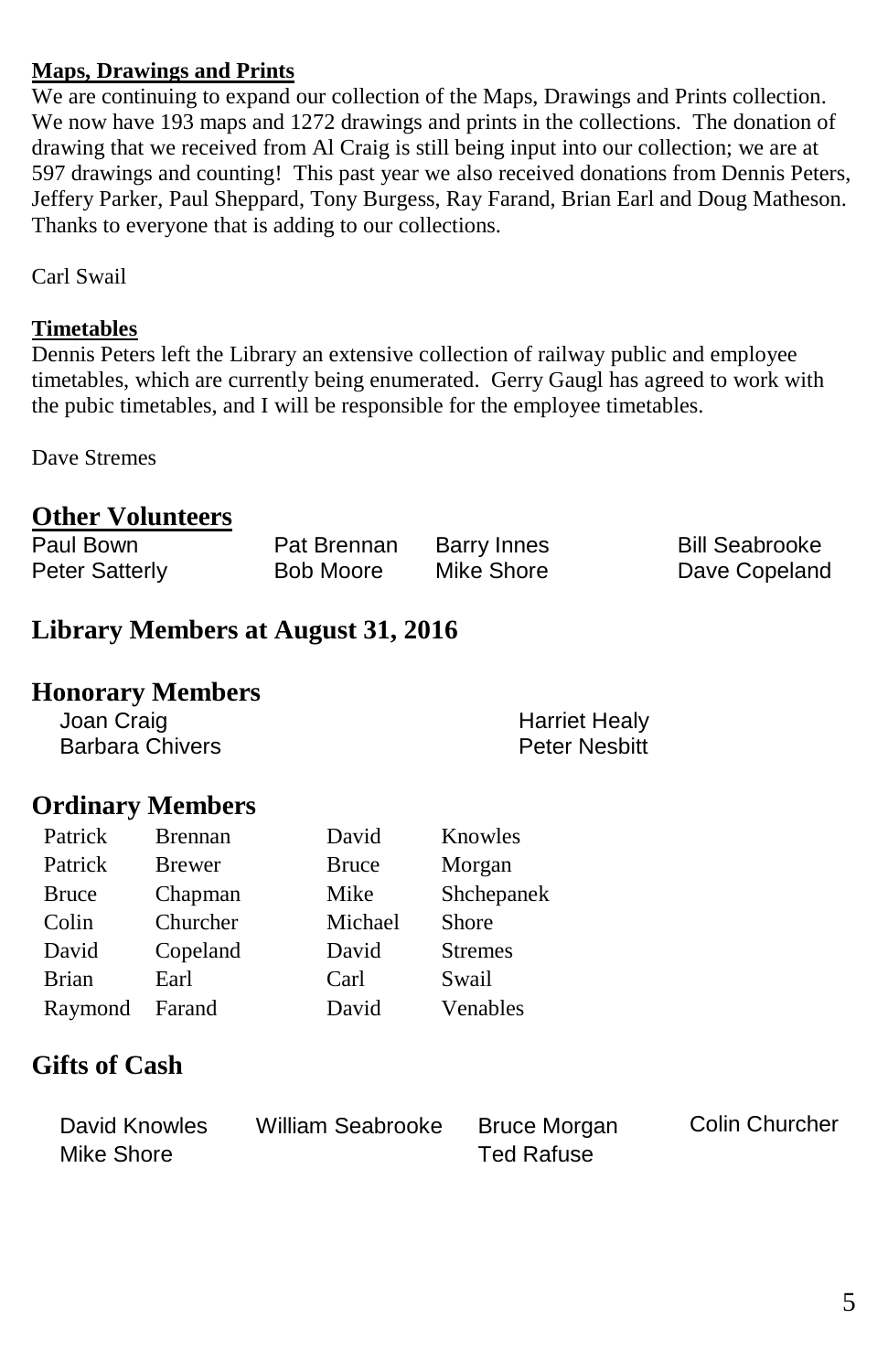# **C. Robert Craig Memorial Library Financial Statements for the Year ending August 31, 2016**

| <b>Trial Balance</b>             |            |            |              |
|----------------------------------|------------|------------|--------------|
| Bank Balance-Sept 1 2015         |            |            | \$4,968.18   |
| Revenue                          |            |            |              |
| Donations from members           | \$275.00   |            |              |
| Donations from others            | \$525.00   |            |              |
| Interest                         | \$0.00     |            |              |
| Sales                            | \$0.00     |            |              |
| Other                            | \$0.00     |            |              |
| <b>Total Revenue</b>             |            | \$800.00   |              |
| Expenses                         |            |            |              |
| <b>Books</b>                     | \$253.95   |            |              |
| Insurance                        | \$1,136.16 |            |              |
| Admin                            | \$374.83   |            |              |
| Photos                           | \$0.00     |            |              |
| <b>GST</b>                       | \$0.00     |            |              |
| HST                              | \$0.00     |            |              |
| <b>Total Expenses</b>            |            | \$1,764.94 |              |
| Revenue - Expenses               |            |            | $-$ \$964.94 |
| <b>Bank Balance</b>              |            |            | \$4,003.24   |
| PayPal Balance                   |            |            | \$33.84      |
| Total Assets as of Aug. 31, 2016 |            |            | \$4,037.08   |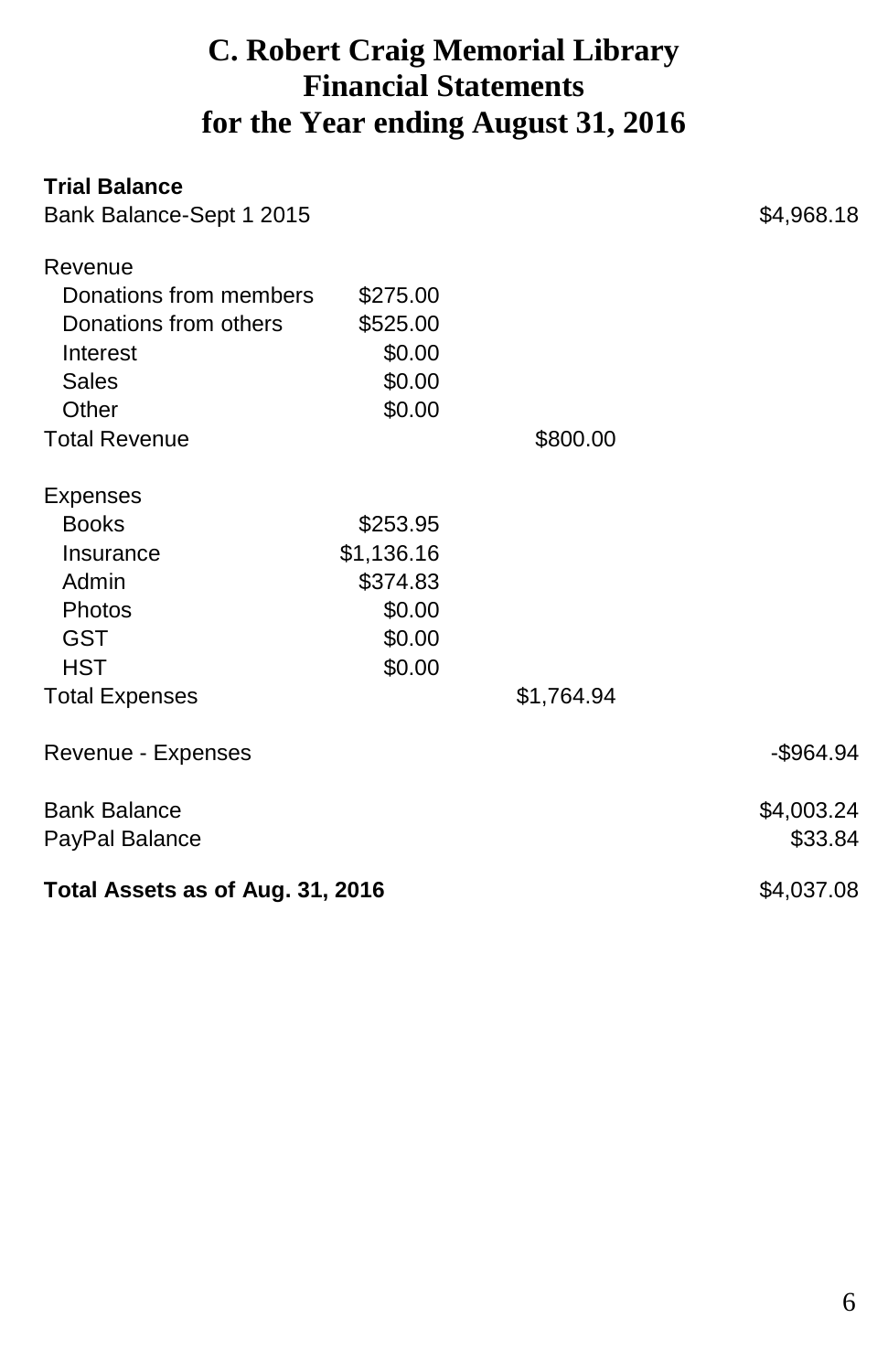# **C. Robert Craig Memorial Library Financial Statements for the Year ending August 31, 2016**

| <b>Revenue and Expenses</b>       |       |                      |             |              |
|-----------------------------------|-------|----------------------|-------------|--------------|
|                                   |       | 2016                 | 2015        | 2014         |
| <b>Revenue</b>                    |       |                      |             |              |
| Donations                         |       | \$800.00             | \$1,530.00  | \$<br>975.00 |
| Interest                          |       | \$0.00               |             | \$<br>0.44   |
| Other                             |       |                      |             | \$<br>0.00   |
| Sale of Photos, Books, etc.       |       |                      | \$509.25    | \$<br>158.75 |
|                                   | Total | \$800.00             | \$2,039.45  | \$1,134.19   |
| <b>Expenses</b>                   |       |                      |             |              |
| <b>Books</b>                      |       | \$253.95             | \$151.97    | 258.29<br>\$ |
| Insurance                         |       | \$1.136.16           | \$1,050.00  | \$<br>991.00 |
| <b>Taxes</b>                      |       |                      | \$224.61    | \$<br>145.96 |
| Office, Postage, and Printing     |       | \$374.83             | \$1,025.66  | \$667.04     |
|                                   | Total | \$1,764.94           | \$2,452.24  | \$2,062.29   |
| Excess revenue over expenses      |       | \$(964.94)           | \$ (412.99) | \$ (928.10)  |
|                                   |       | <b>Balance Sheet</b> |             |              |
|                                   |       | 2016                 | 2015        | 2014         |
| <b>Assets</b>                     |       |                      |             |              |
| <b>Current Assets</b>             |       |                      |             |              |
| <b>Bank Balance</b>               |       | \$4,003.24           | \$4,968.18  | \$5,381.17   |
| PayPal Balance                    |       | \$33.84              |             |              |
| Total                             |       | \$4,037.08           | \$4,968.18  | \$5,381.17   |
| <b>Liabilities</b>                |       |                      |             |              |
| <b>Current Liabilities</b>        |       |                      |             |              |
| <b>Accounts Payable</b>           |       | <b>NIL</b>           | <b>NIL</b>  | <b>NIL</b>   |
| <b>Outstanding Cheques</b>        |       | <b>NIL</b>           | <b>NIL</b>  | <b>NIL</b>   |
| Total                             |       | <b>NIL</b>           | <b>NIL</b>  | <b>NIL</b>   |
| <b>Surplus</b>                    |       |                      |             |              |
| <b>Opening Balance</b>            |       | \$4,968.18           | \$5,381.17  | \$6,309.27   |
| Excess revenue over               |       | (\$964.94)           | \$ (412.99) | \$ (928.10)  |
| expenses<br><b>Ending Balance</b> |       | \$4,037.08           | \$4,968.18  | \$5,381.17   |
|                                   |       |                      |             |              |

On behalf of the Board:

Dave Venables, Acting President David Stremes, Treasurer